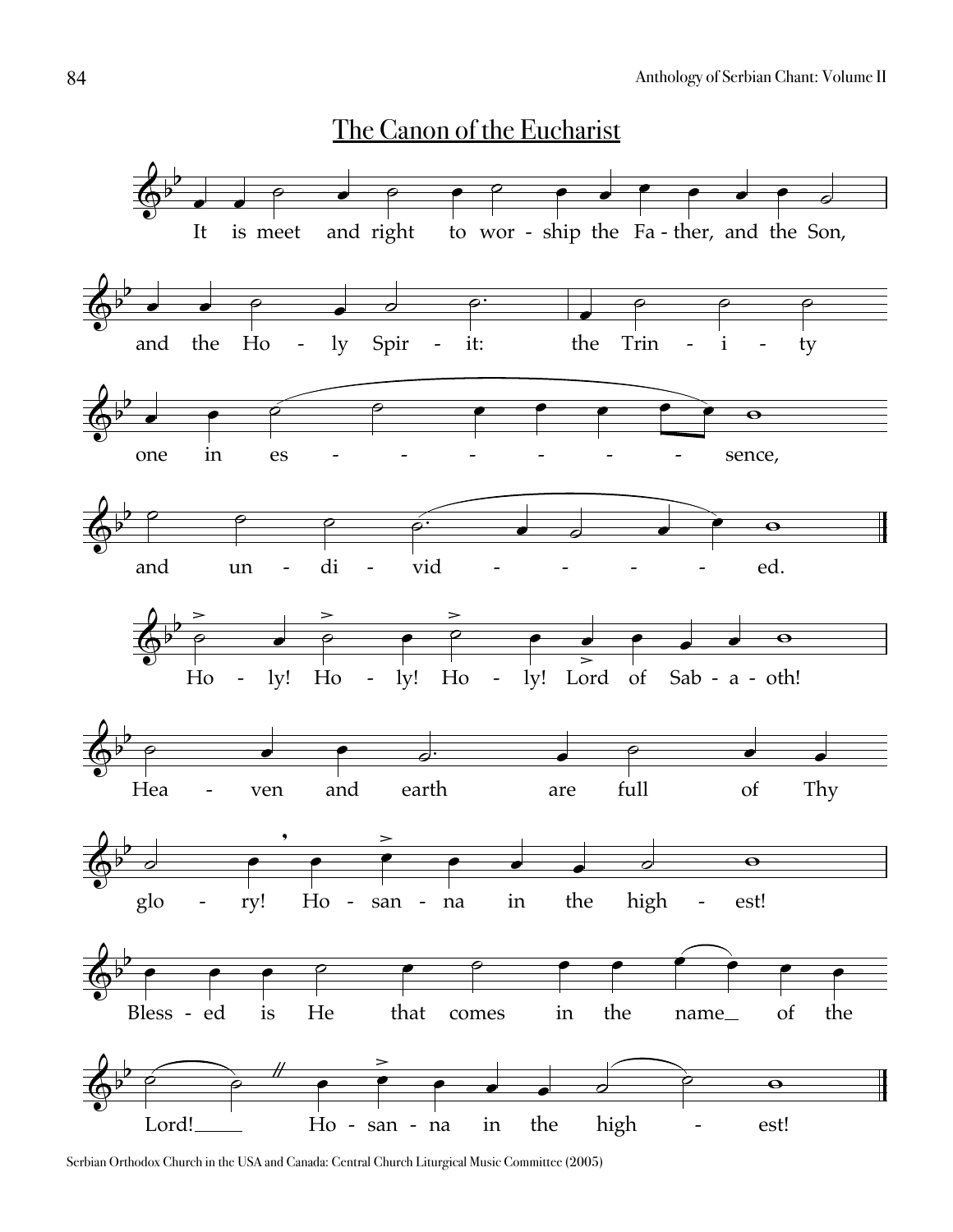

Serbian Orthodox Church in the USA and Canada: Central Church Liturgical Music Committee (2005)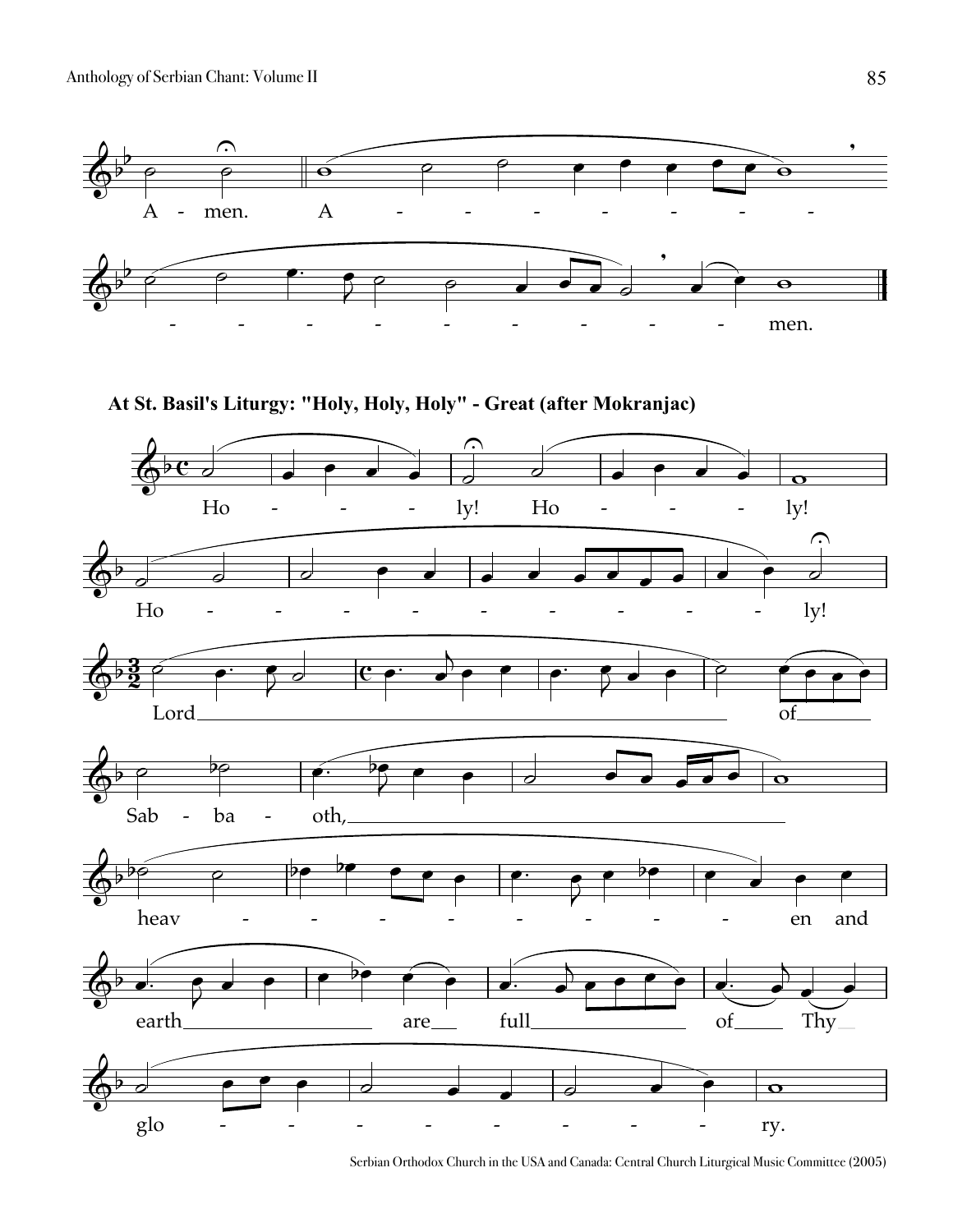

Serbian Orthodox Church in the USA and Canada: Central Church Liturgical Music Committee (2005)